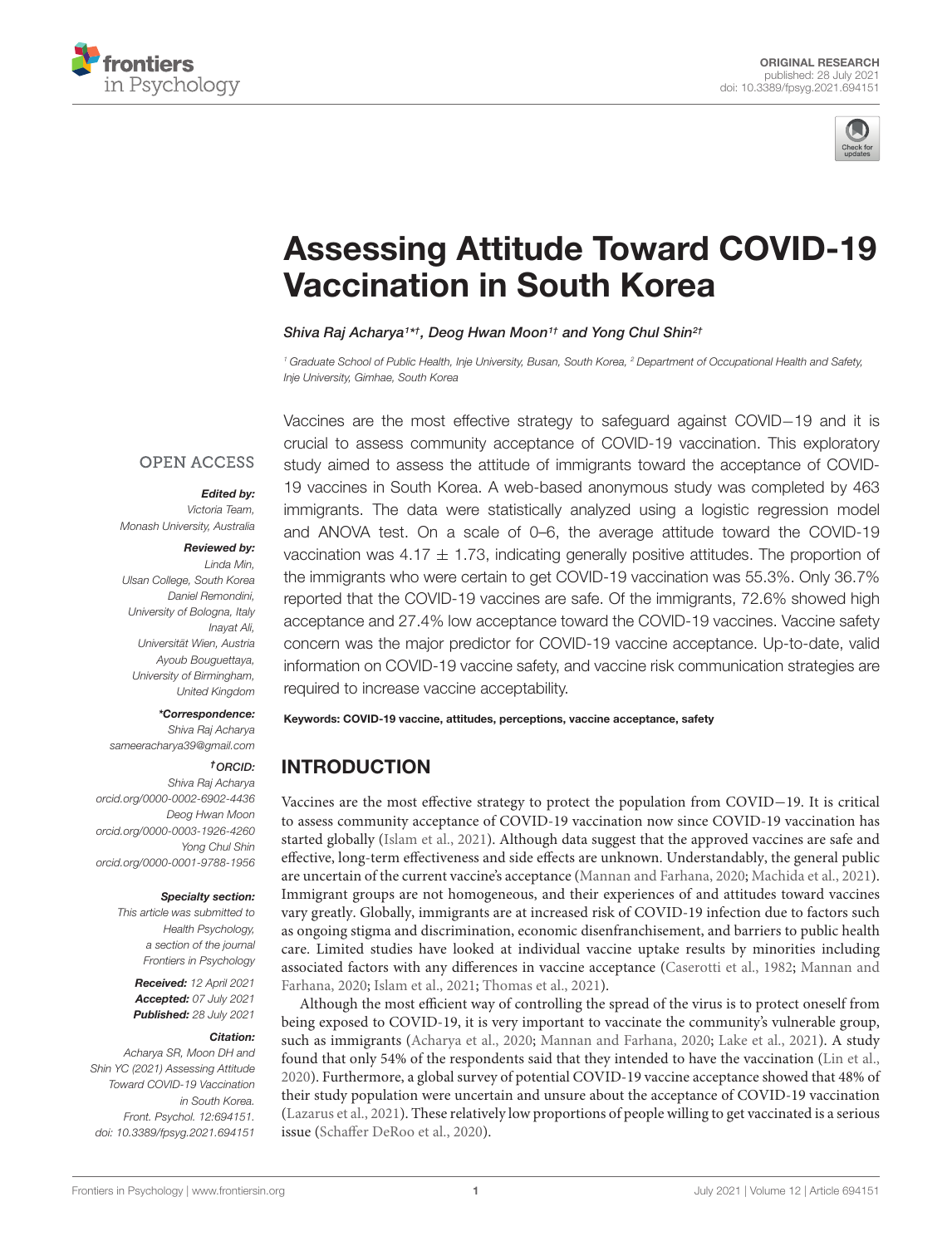Vaccination against COVID-19 is voluntary in Korea therefore it's critical to assess the existing attitudes of specific communities in order to have a successful vaccine campaign. At the time of writing (February 2021) in South Korea, both the AstraZeneca and Pfizer vaccines have received approval and are currently in use in the country's vaccination programme [\(Korea Disease](#page-4-3) [Control and Prevention Agency,](#page-4-3) [2021\)](#page-4-3). People's attitudes and perceptions about COVID-19 are critical for government and policymakers in addressing many of the hurdles to vaccination in such a setting. Vaccine hesitancy may pose a significant barrier in the COVID-19 immunization campaign [\(Al-Qerem and Jarab,](#page-4-4) [2021;](#page-4-4) [Bhartiya et al.,](#page-4-5) [2021\)](#page-4-5). However, herd immunity requires a certain percentage of the population to be vaccinated. This goal is unlikely to be achieved unless the immigrant community also gets fully vaccinated [\(COCONEL Group,](#page-4-6) [2020;](#page-4-6) [Schaffer](#page-5-6) [DeRoo et al.,](#page-5-6) [2020\)](#page-5-6). In Korea, the perspective on the COVID-19 vaccines has not been studied, and it is expected that vaccinerelated attitudes will be very diverse based on demographic factors, ethnic group, knowledge regarding COVID-19 and the vaccine's availability. COVID-19 vaccine risk communication during the vaccine distribution timeline, and prioritization of the group for vaccination programs, have been identified as a major concern around the world [\(Kerr et al.,](#page-4-7) [2021;](#page-4-7) [Warren and](#page-5-7) [Lofstedt,](#page-5-7) [2021\)](#page-5-7). To prevent differences in vaccination reluctance, different communication tools are necessary within and between communities [\(Larson et al.,](#page-5-8) [2015\)](#page-5-8).

Furthermore, immigrants encounter hurdles to adequate access to health care services due to risk communication in culture, language, and economic conditions which inadvertently influenced their attitudes toward vaccination. In the context of vaccine risk communication, COVID-19 risk communication has varied widely [\(Warren and Lofstedt,](#page-5-7) [2021\)](#page-5-7). Since globally immigrants were blamed for the coronavirus transmission, risk communication plays an important role in any risk management plan, particularly in light of the COVID-19 pandemic [\(Kerr](#page-4-7) [et al.,](#page-4-7) [2021;](#page-4-7) [Thomas et al.,](#page-5-2) [2021\)](#page-5-2). Immigrants are unlikely to be well informed and tend not to access to health care enough leading to specific COVID-19 vaccination attitudes [\(Galanis et al.,](#page-4-8) [2013\)](#page-4-8). To date, there is no prior study on attitudes toward the COVID-19 vaccine among immigrants in South Korea. In this study, we analyze the attitude of immigrants toward the COVID-19 vaccination.

# MATERIALS AND METHODS

# Setting and Sampling

This was a cross-sectional study conducted among 463 immigrants in South Korea through an anonymous internetbased survey. The study was conducted between 25 January and 10 February 2021. A semi-structured questionnaire was designed with a google survey tool and disseminated publicly on the various social platforms (Facebook pages/groups for immigrants, LinkedIn) and was also shared personally (WhatsApp, Viber, Email, KakaoTalk) with the study population. The survey questionnaire was conducted in the English language. The majority of the participants (421) responded through social

platforms. Immigrants over 18 years old, living in Korea for more than 1 year and who were able to provide consent were included in the study. The sample size was calculated by using the formula:  $n = Z^2 \text{pq/d}^2$  [\(Hasan et al.,](#page-4-9) [2021\)](#page-4-9).

n- desired sample size for the study

Z- the standard normal variate which corresponds to 95% confidence interval

- $p$  proportion of the estimated population = 50%
- $q 1 p = 0.5$
- $d$  precision = 0.05.

As there is no study available on attitude toward the COVID-19 vaccines in South Korea focusing on immigrants, with a proportion (p) of 50%, at a confidence interval of 95% and a 10% non-response rate, a sample size of 424 was estimated. Our sample size exceeded this estimate. In total, 468 participants participated in the study, but only 463 participants provided the consent for the study.

## Measures

## Sociodemographic Variables

Participants reported their sex, age, vaccination history, marital status (single/married), region (Asia/Europe/Africa/North & South America), residential area (capital/non-capital), and living type (alone/with family), education status (college/ university level) and income (<3000\$/ > 3000\$).

## Attitude Assessment Toward COVID-19 Vaccination

The attitude section consisted of validated three-items [\(Hogan](#page-4-10) [et al.,](#page-4-10) [2020;](#page-4-10) [Bhartiya et al.,](#page-4-5) [2021;](#page-4-5) [Islam et al.,](#page-4-0) [2021;](#page-4-0) [Seale et al.,](#page-5-9) [2021;](#page-5-9) [Verger et al.,](#page-5-10) [2021\)](#page-5-10) (e.g., The COVID-19 vaccines are safe; I will get the COVID-19 vaccine without any hesitation) and the response of each item was indicated on a threepoint scale ( $0 = Disagree$ ,  $1 = Probability$ , and  $2 = Agree$ ). The scores obtained from all three questions per respondent were added to obtain the attitude score (Cronbach's alpha: 0.76, range: 0–6). For the purpose of logistic regression, we further categorized the attitude scores based on the median to interpret the "COVID-19 vaccine acceptance" as high acceptance ( $\geq$ 4) and low acceptance  $(< 4)$ .

## Data Collection and Statistical Analysis

The data were collected online due to the strict social distancing measures in effect at that time. The data were analyzed using IBM SPSS 23.0. Descriptive statistical analysis (means, standard deviations) was performed for basic information of immigrants and attitude responses. ANOVA test was performed to determine significant relations of the mean attitudes scores with sociodemographic information. Finally, logistic regression was used to investigate the factors associated with COVID-19 vaccine acceptance among immigrants categorized into low and high acceptance levels based on attitude scores. All statistical tests were considered significant at a 95% confidence interval with a P-value < 0.05. Ethical consideration was taken from the ethical review board of Inje University. Participants received electronic informed consent to complete the online questionnaire which appeared on the first page of the survey.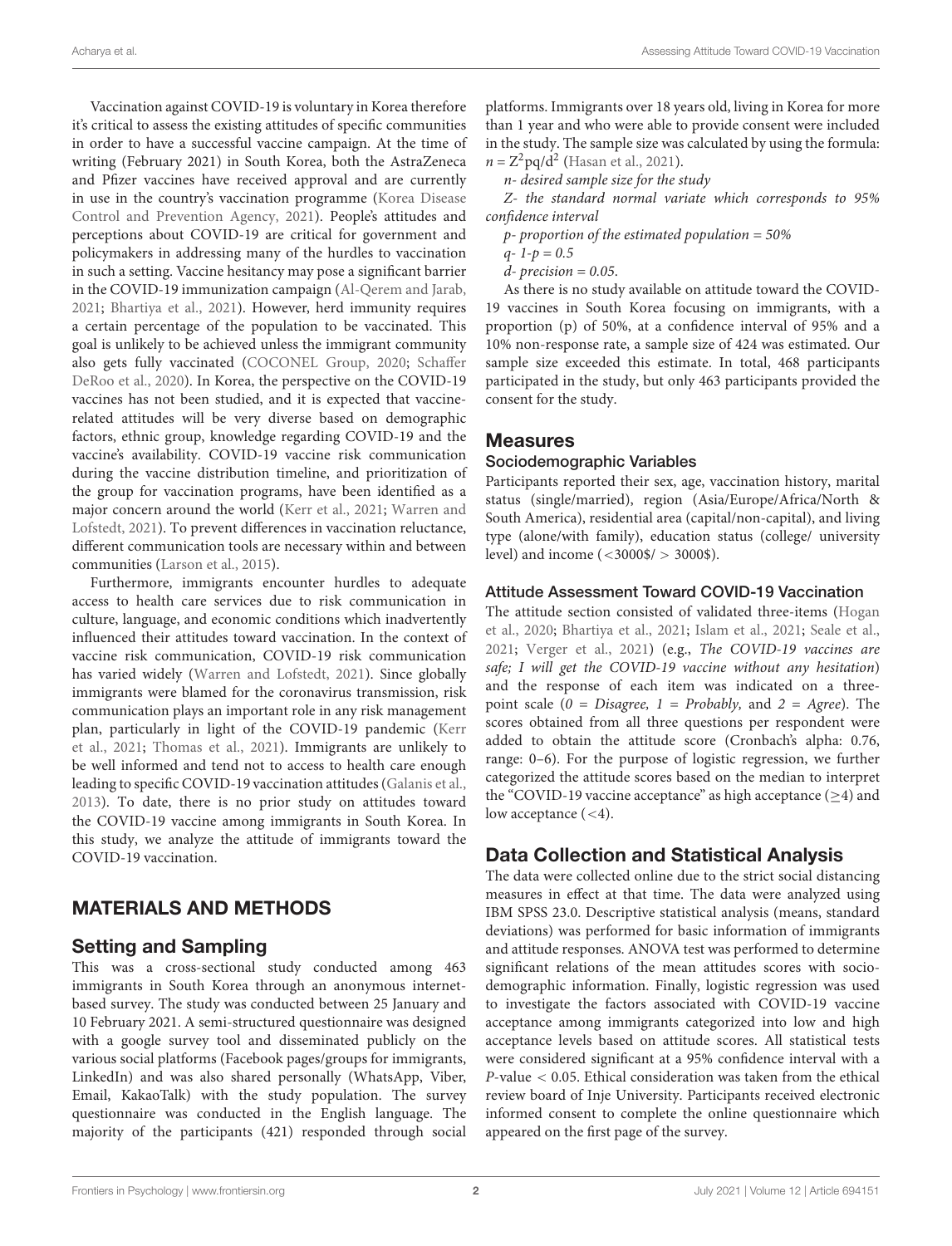## RESULTS

Among the 463 immigrants, most were above 25 years (81.6%), male (67.8%) and married (61.3%). Majorities of the immigrant (74.7%) were from Asian countries. More than half of the immigrants were living alone (55.9%) and had college or below levels of education (58.7%). The vast majority of participants (90.5%) reported they received all other recommended vaccines in their lifetime (e.g., measles vaccine) (**[Table 1](#page-2-0)**).

The mean score of attitudes toward the COVID-19 vaccines was  $4.17 \pm 1.73$  on a scale of 0–6. About a third (36.7%) of participants indicated that a vaccine developed during an epidemic/pandemic situation could not be considered guaranteed and reported that the COVID-19 vaccines are safe. Meanwhile, 7.8% disagreed with the statement that the COVID-19 vaccines are safe. More than half of the

<span id="page-2-0"></span>TABLE 1 | General characteristic of participants and distribution of

| indi docomotiono il pai tioipai ito di idi<br>each attitude items.                     |                         |            |                 |  |  |
|----------------------------------------------------------------------------------------|-------------------------|------------|-----------------|--|--|
| <b>Variables</b>                                                                       | Frequency $% (n = 463)$ |            |                 |  |  |
| Age (years)                                                                            |                         |            |                 |  |  |
| $18 - 25$                                                                              | 85 (18.4)               |            |                 |  |  |
| >25                                                                                    | 378 (81.6)              |            |                 |  |  |
| Gender                                                                                 |                         |            |                 |  |  |
| Male                                                                                   | 314 (67.8)              |            |                 |  |  |
| Female                                                                                 | 149 (32.2)              |            |                 |  |  |
| Education                                                                              |                         |            |                 |  |  |
| College or below                                                                       | 272 (58.7)              |            |                 |  |  |
| University or above                                                                    | 191 (41.3)              |            |                 |  |  |
| <b>Family type</b>                                                                     |                         |            |                 |  |  |
| Alone                                                                                  | 259 (55.9)              |            |                 |  |  |
| Family                                                                                 | 204 (44.1)              |            |                 |  |  |
| Residence                                                                              |                         |            |                 |  |  |
| Capital                                                                                | 221 (47.7)              |            |                 |  |  |
| Non-capital                                                                            | 242 (52.3)              |            |                 |  |  |
| Income                                                                                 |                         |            |                 |  |  |
| $<$ 3000\$                                                                             | 346 (81)                |            |                 |  |  |
| $>3000$ \$                                                                             | 88 (19)                 |            |                 |  |  |
| <b>Marital status</b>                                                                  |                         |            |                 |  |  |
| Single                                                                                 | 179 (38.7)              |            |                 |  |  |
| Married                                                                                | 284 (61.3)              |            |                 |  |  |
| Region                                                                                 |                         |            |                 |  |  |
| Asia                                                                                   | 346 (74.7)              |            |                 |  |  |
| Europe & Australia                                                                     | 37(8)                   |            |                 |  |  |
| North America                                                                          | 14(3)                   |            |                 |  |  |
| South America                                                                          | 38 (8.2)                |            |                 |  |  |
| Africa                                                                                 | 28(6)                   |            |                 |  |  |
| Vaccination history (received all<br>necessary vaccines in your life?)                 |                         |            |                 |  |  |
| Yes                                                                                    | 419 (90.5)              |            |                 |  |  |
| <b>No</b>                                                                              | 44 (9.5)                |            |                 |  |  |
| Vaccine developed during an<br>epidemic/pandemic could not be<br>considered guaranteed |                         |            |                 |  |  |
| Agree                                                                                  | 170 (36.7)              |            |                 |  |  |
| Disagree                                                                               | 293 (63.3)              |            |                 |  |  |
| <b>Attitude questions</b>                                                              | Agree                   | Probably   | <b>Disagree</b> |  |  |
| COVID-19 Vaccines are safe                                                             | 170 (36.7)              | 257 (55.5) | 36(7.8)         |  |  |
| I will take the COVID-19 vaccine<br>without any hesitation                             | 256 (55.3)              | 123 (26.6) | 84 (18.1)       |  |  |
| I will recommend to my<br>family/friends/relatives to get<br>vaccinated                | 300 (64.8)              | 99 (21.4)  | 64 (13.8)       |  |  |

immigrants (55.3%) agree to be vaccinated with the COVID-19 vaccine without any hesitation whereas 64.8% of immigrants mentioned that they will surely recommend the COVID-19 vaccination to their family and friends (**[Table 1](#page-2-0)**). The mean score of attitudes was significantly higher among immigrants who reported being not married (**[Table 2](#page-2-1)**). Of the sampled population,  $72.6\%$  ( $n = 336$ ) showed high acceptance and  $27.4\%$  ( $n = 127$ ) low acceptance toward the COVID-19 vaccines. The Immigrants who agreed to the statement "vaccine developed during an epidemic/pandemic situation could not be considered guaranteed" were 1.7 times (95% CI: 1.084–2.673) more likely to get COVID-19 vaccination (**[Table 3](#page-3-0)**).

## **DISCUSSION**

Understanding the epidemiological aspects of disease control, as well as the efficacy and progress of the vaccination program, demands an understanding of the local population's attitudes and practices toward the COVID-19 vaccines. Our study aims to highlight the attitude regarding the COVID-19 vaccines, and also the predictors of vaccine acceptance among immigrants in South Korea.

<span id="page-2-1"></span>TABLE 2 | Group difference analysis with attitudes toward COVID-19 vaccination.

| <b>Variables</b>                                                    | Attitudes toward the COVID-19 vaccine |      |          |  |  |
|---------------------------------------------------------------------|---------------------------------------|------|----------|--|--|
|                                                                     | Mean (S.D)                            | t/F  | P-value  |  |  |
| Age (years)                                                         |                                       |      |          |  |  |
| $18 - 25$                                                           | 4.18 (1.79)                           | 0.01 | 0.973    |  |  |
| >25                                                                 | 4.17 (1.71)                           |      |          |  |  |
| Gender                                                              |                                       |      |          |  |  |
| Male                                                                | 4.25(1.67)                            | 1.97 | 0.161    |  |  |
| Female                                                              | 4.01 (1.82)                           |      |          |  |  |
| <b>Education</b>                                                    |                                       |      |          |  |  |
| College or below                                                    | 4.07 (1.79)                           | 2.24 | 0.135    |  |  |
| University or above                                                 | 4.31 (1.63)                           |      |          |  |  |
| <b>Family type</b>                                                  |                                       |      |          |  |  |
| Alone                                                               | 4.15(1.77)                            | 0.51 | 0.821    |  |  |
| Family                                                              | 4.19 (1.68)                           |      |          |  |  |
| <b>Residence</b>                                                    |                                       |      |          |  |  |
| Capital                                                             | 4.17(1.64)                            | 0.01 | 0.988    |  |  |
| Non-capital                                                         | 4.17 (1.80)                           |      |          |  |  |
| Income                                                              |                                       |      |          |  |  |
| $<$ 3000\$                                                          | 4.15 (1.74)                           | 0.29 | 0.585    |  |  |
| $>3000$ \$                                                          | 4.26 (1.68)                           |      |          |  |  |
| <b>Marital status</b>                                               |                                       |      |          |  |  |
| Single                                                              | 4.37 (1.57)                           | 4.06 | $0.044*$ |  |  |
| Married                                                             | 4.04(1.81)                            |      |          |  |  |
| Region                                                              |                                       |      |          |  |  |
| Asia                                                                | 4.20 (1.69)                           | 1.12 | 0.344    |  |  |
| Europe & Australia                                                  | 4.22(1.91)                            |      |          |  |  |
| North America                                                       | 3.21(2.25)                            |      |          |  |  |
| South America                                                       | 4.26 (1.78)                           |      |          |  |  |
| Africa                                                              | 4.14(1.53)                            |      |          |  |  |
| Vaccination history (received all necessary vaccines in your life?) |                                       |      |          |  |  |
| Yes                                                                 | 4.17(1.75)                            | 0.02 | 0.964    |  |  |
| <b>No</b>                                                           | 4.18(1.46)                            |      |          |  |  |
| *Statistically significant at $p < 0.05$ .                          |                                       |      |          |  |  |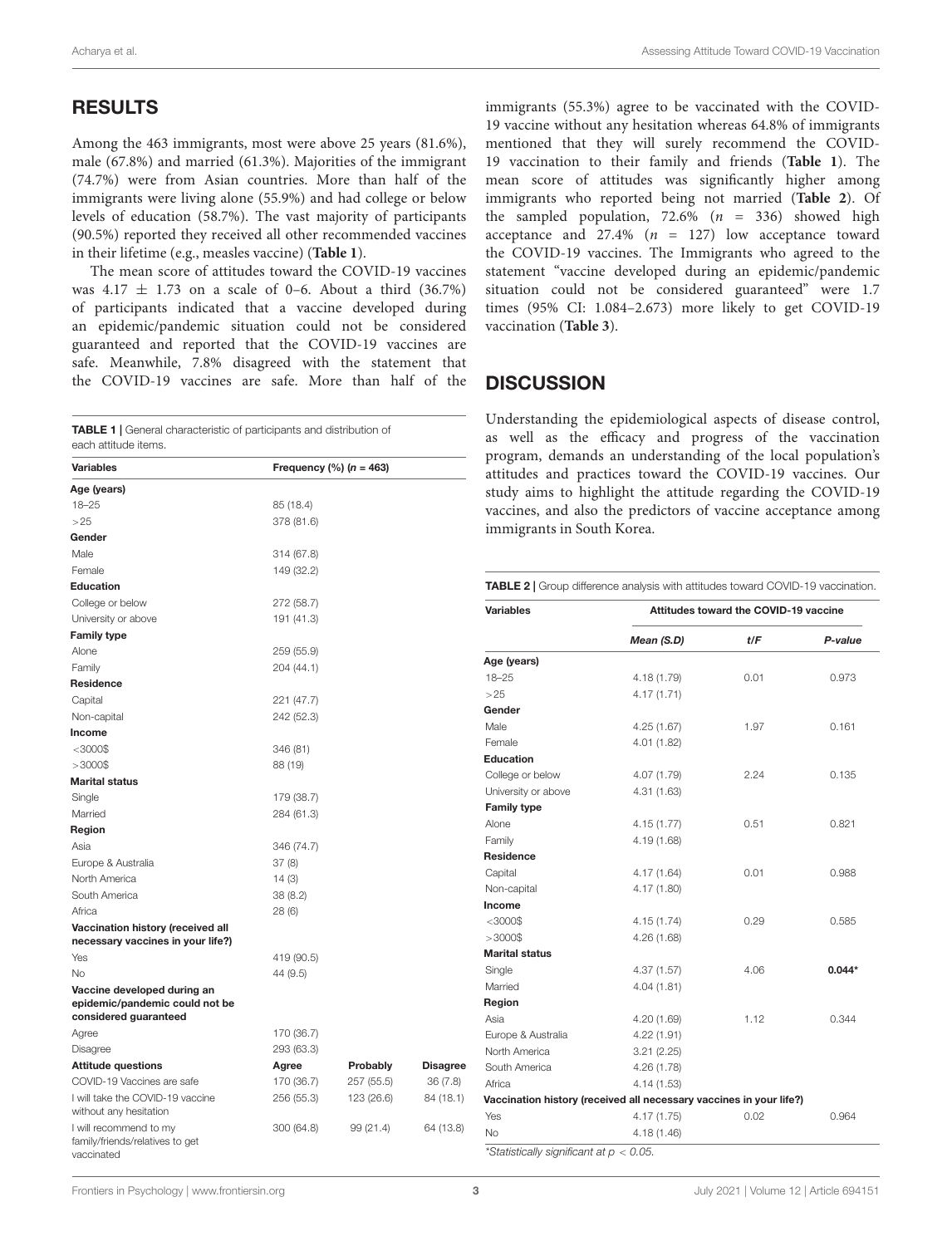<span id="page-3-0"></span>TABLE 3 | Logistic regression analysis with low and high acceptance toward COVID-19 vaccine.

| <b>Factors</b>                                                                                   | COVID-19 vaccine acceptance <sup>a</sup> |             |          |          |                        |  |
|--------------------------------------------------------------------------------------------------|------------------------------------------|-------------|----------|----------|------------------------|--|
|                                                                                                  | Low                                      | <b>High</b> | в        | P-value  | OR (95% CI)            |  |
| Gender (ref: female)                                                                             |                                          |             |          |          |                        |  |
| Male                                                                                             | 85 (27.1)                                | 229 (72.9)  | 0.044    | 0.847    | 1.045(0.667-1.638)     |  |
| Female                                                                                           | 42 (28.2)                                | 107(71.8)   |          |          |                        |  |
| Age (ref: $> 25$ years)                                                                          |                                          |             |          |          |                        |  |
| $18 - 25$                                                                                        | 21(24.7)                                 | 64 (75.3)   | 0.096    | 0.747    | 1.100(0.616-1.966)     |  |
| >25                                                                                              | 106 (28)                                 | 272 (72)    |          |          |                        |  |
| Residence (ref: non-capital)                                                                     |                                          |             |          |          |                        |  |
| Capital                                                                                          | 61(27.6)                                 | 160 (72.4)  | $-0.055$ | 0.800    | $0.947(0.621 - 1.444)$ |  |
| Non-capital                                                                                      | 66 (27.3)                                | 176 (72.7)  |          |          |                        |  |
| Marital status (ref: married)                                                                    |                                          |             |          |          |                        |  |
| Single                                                                                           | 40 (22.3)                                | 139(77.7)   | 0.377    | 0.120    | 1.457(0.907-2.342)     |  |
| Married                                                                                          | 87 (30.6)                                | 197 (69.4)  |          |          |                        |  |
| Living type (ref: with family)                                                                   |                                          |             |          |          |                        |  |
| Alone                                                                                            | 74 (28.6)                                | 185 (71.4)  | $-0.254$ | 0.245    | $0.776(0.506 - 1.190)$ |  |
| With family                                                                                      | 53 (26)                                  | 151 (74)    |          |          |                        |  |
| Education (ref: university or above)                                                             |                                          |             |          |          |                        |  |
| College or below                                                                                 | 82 (30.1)                                | 190 (69.9)  | $-0.289$ | 0.211    | $0.749(0.476 - 1.178)$ |  |
| University or above                                                                              | 45 (23.6)                                | 146 (76.4)  |          |          |                        |  |
| Income (ref: 3000\$)                                                                             |                                          |             |          |          |                        |  |
| $<$ 3000\$                                                                                       | 105 (28)                                 | 270 (72)    | $-0.059$ | 0.838    | $0.943(0.538 - 1.652)$ |  |
| $>3000$ \$                                                                                       | 22 (25)                                  | 66 (75)     |          |          |                        |  |
| Vaccination history (received all necessary vaccines in your life?) (ref: no)                    |                                          |             |          |          |                        |  |
| Yes                                                                                              | 115 (27.4)                               | 304 (72.6)  | $-0.039$ | 0.914    | $0.961(0.472 - 1.961)$ |  |
| <b>No</b>                                                                                        | 12 (27.3)                                | 32(72.7)    |          |          |                        |  |
| Vaccine developed during an epidemic/pandemic could not be considered guaranteed (ref: disagree) |                                          |             |          |          |                        |  |
| Agree                                                                                            | 36 (21.2)                                | 134 (78.8)  | 0.532    | $0.021*$ | 1.702(1.084-2.673)     |  |
| Disagree                                                                                         | 91(31.1)                                 | 202 (68.9)  |          |          |                        |  |

\*Statistically significant at  $P < 0.05$ .

aHigh acceptance indicates surely get vaccinated and will surely recommend vaccinations to family and friends; low acceptance indicates maybe self-vaccinate and probably/maybe recommend the vaccine to family and friends.

Our study shows more than half of the study participants (55.3%) were willing to take the COVID-19 vaccines. In comparison, a survey from China reveals only about 28.7% reported a definite intention [\(Lin et al.,](#page-5-4) [2020\)](#page-5-4). A study showed a higher COVID-19 vaccine intention in Malaysia (94.3%) [\(Wong et al.,](#page-5-11) [2020\)](#page-5-11) of which 48.2% reported a definite intention, Indonesia (67%) [\(Harapan](#page-4-11) [et al.,](#page-4-11) [2020\)](#page-4-11) and Japan (67.1%) [\(Machida et al.,](#page-5-1) [2021\)](#page-5-1). Also, an online survey also found a higher vaccine intention in France (74%) [\(COCONEL Group,](#page-4-6) [2020\)](#page-4-6), United States (74.1%) [\(Hogan et al.,](#page-4-10) [2020\)](#page-4-10) and Europe (73%) [\(Neumann-Böhme et al.,](#page-5-12) [2020\)](#page-5-12).

According to a global survey of 19 nations, 71.5% of the participants said they would get the COVID-19 vaccine if available [\(Lazarus et al.,](#page-5-5) [2021\)](#page-5-5) which is higher than the results of our analysis. This may be attributed to cultural differences between South Korea and the rest of the world [\(Lee et al.,](#page-5-13) [2021\)](#page-5-13). Vaccine acceptance may need to be improved further, as high vaccination coverage is needed to combat epidemics [\(Machida et al.,](#page-5-1) [2021\)](#page-5-1). Vaccine reluctance among not only the general public but also medical practitioners has become a concern in recent years. Vaccine reluctance varies by time, location, and vaccine type, and is affected by a range of factors [\(Caserotti et al.,](#page-4-1) [1982;](#page-4-1) [Machida et al.,](#page-5-1) [2021;](#page-5-1) [Verger et al.,](#page-5-10) [2021\)](#page-5-10). Therefore, to arrange promotional activities to improve vaccine acceptance, it is vital to ascertain vaccine acceptance of the COVID-19 vaccines and the factors that influence it in each location.

A range of reports has shown that up to 40% of the general population had unfavorable views about potential COVID-19 vaccines [\(Bhartiya et al.,](#page-4-5) [2021;](#page-4-5) [Lake et al.,](#page-5-3) [2021;](#page-5-3) [Verger et al.,](#page-5-10) [2021\)](#page-5-10). One of the principal factors behind these attitudes seems to be a concern that the new vaccines will not be safe [\(Lin et al.,](#page-5-4) [2020;](#page-5-4) [Verger et al.,](#page-5-10) [2021\)](#page-5-10). In this study period almost threequarters of the respondents (72.6%) reported high acceptance of the COVID-19 vaccine which is considerably higher than the European study (48.6%) [\(Verger et al.,](#page-5-10) [2021\)](#page-5-10). In our work, the perception that vaccines developed in an emergency cannot be guaranteed safe appeared to be significantly associated with the acceptance of COVID-19 vaccines [\(Verger et al.,](#page-5-10) [2021\)](#page-5-10). The key factor found to be consistent with COVID-19 vaccination acceptance was the vaccine's safety and effectiveness, which has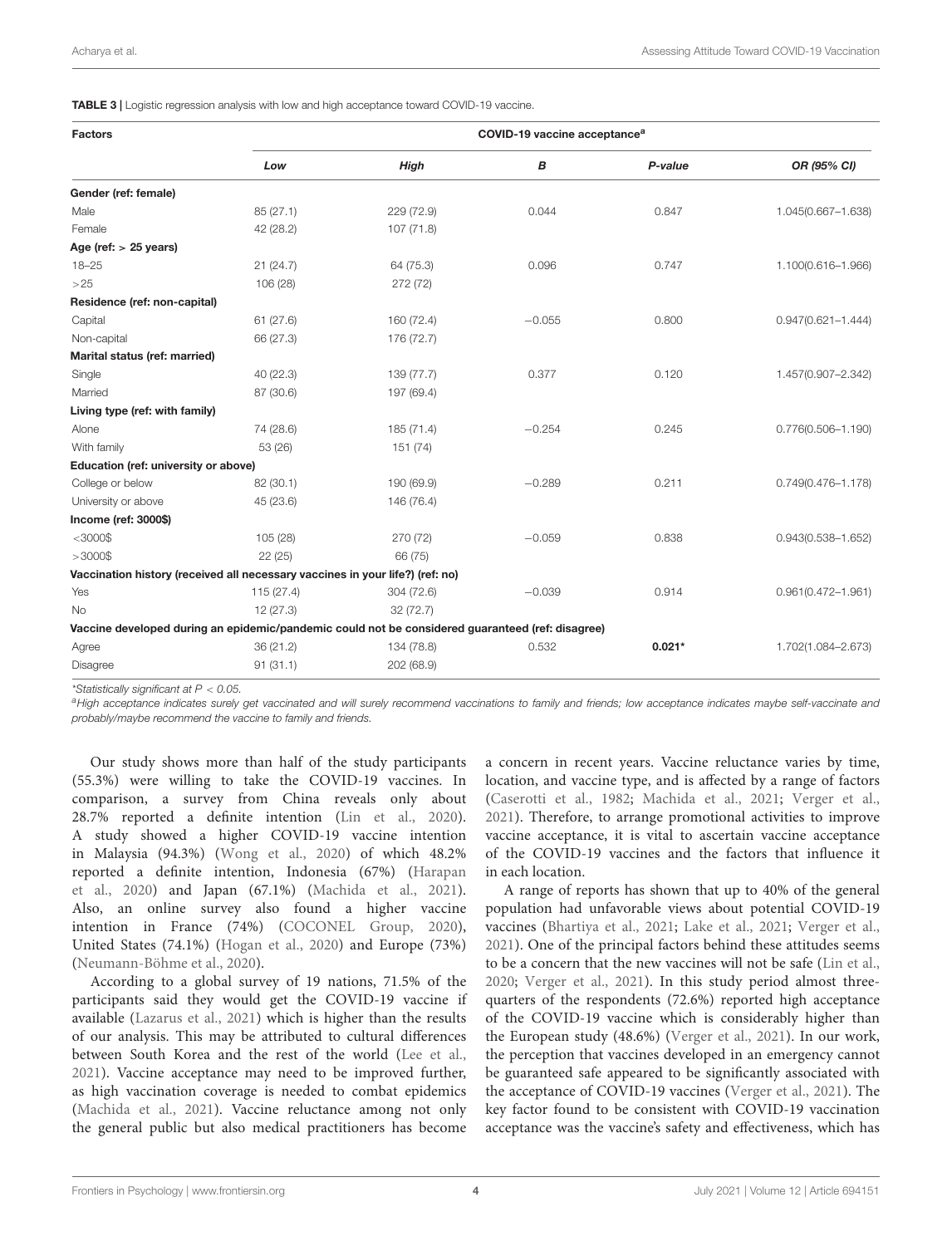also been documented in other research related to the new vaccine. The observed result indicates that these outcomes are reliable and, most importantly, that they encompass contextual cultural, educational, and social factors [\(Caserotti et al.,](#page-4-1) [1982;](#page-4-1) [Islam et al.,](#page-4-0) [2021;](#page-4-0) [Machida et al.,](#page-5-1) [2021;](#page-5-1) [Verger et al.,](#page-5-10) [2021\)](#page-5-10).

Even in well-established vaccination systems, vaccine reluctance remains a major obstacle to population vaccination. There may also be specific vaccine factors or misinformation that make a vaccine more or less acceptable to certain groups [\(Lazarus et al.,](#page-5-5) [2021\)](#page-5-5). Before and during vaccine rollout, practical ways to eliminate vaccination barriers in immigrant populations must be implemented, including effective communication and supervision. Cultural considerations, differing understanding and attitudes about disease causes, and healthcare access issues are all hurdles to vaccination faced by immigrant populations [\(Thomas et al.,](#page-5-2) [2021\)](#page-5-2). In the following periods, it is essential to regularly monitor the attitudes and practices of all specific groups of the community toward the COVID-19 vaccines. COVID-19 vaccines should be prioritized for disadvantaged populations due to the strong demand [\(COCONEL Group,](#page-4-6) [2020;](#page-4-6) [Lazarus et al.,](#page-5-5) [2021\)](#page-5-5).

# LIMITATIONS

There are certain drawbacks to this research. Since it was a cross-sectional study, so the causality cannot be attributed to the findings in the regression models. This was a web-based analysis with the potential for bias. The findings of our study demonstrate immigrants' attitudes toward the COVID-19 vaccine. This result might be different in the general population.

## **CONCLUSION**

Interventional programs targeting vulnerable populations with a higher risk of vaccine reluctance are most crucial to minimize

## **REFERENCES**

- <span id="page-4-2"></span>Acharya, S. R., Shin, Y. C., and Moon, D. H. (2020). COVID-19 outbreak and suicides in Nepal: urgency of immediate action. Int. J. Soc. Psychiatry. Online ahead of print.
- <span id="page-4-4"></span>Al-Qerem, W. A., and Jarab, A. S. (2021). COVID-19 vaccination acceptance and its associated factors among a middle eastern population. Front. Public Health 9:632914. [doi: 10.3389/fpubh.2021.632914](https://doi.org/10.3389/fpubh.2021.632914)
- <span id="page-4-5"></span>Bhartiya, S., Kumar, N., Singh, T., Murugan, S., Rajavel, S., and Wadhwani, M. (2021). Knowledge, attitude and practice towards COVID-19 vaccination acceptance in West India. Int. J. Commun. Med. Public Health 8:1170. [doi:](https://doi.org/10.18203/2394-6040.ijcmph20210481) [10.18203/2394-6040.ijcmph20210481](https://doi.org/10.18203/2394-6040.ijcmph20210481)
- <span id="page-4-1"></span>Caserotti, M., Girardi, P., Rubaltelli, E., Tasso, A., Lotto, L., and Gavaruzzi, T. (1982). Associations of COVID-19 risk perception with vaccine hesitancy over time for Italian residents. Soc. Sci. Med. 272, 113688–113688. [doi: 10.1016/j.](https://doi.org/10.1016/j.socscimed.2021.113688) [socscimed.2021.113688](https://doi.org/10.1016/j.socscimed.2021.113688)
- <span id="page-4-6"></span>COCONEL Group (2020). A future vaccination campaign against COVID-19 at risk of vaccine hesitancy and politicisation. Lancet Infect. Dis. 20, 769–770. [doi: 10.1016/s1473-3099\(20\)304](https://doi.org/10.1016/s1473-3099(20)30426-6) [26-6](https://doi.org/10.1016/s1473-3099(20)30426-6)
- <span id="page-4-8"></span>Galanis, P., Sourtzi, P., Bellali, T., Theodorou, M., Karamitri, I., Siskou, O., et al. (2013). Public health services knowledge and utilization among immigrants in

the poor vaccination rates. Nevertheless, this is the firstever study of immigrant's perspectives about the COVID-19 vaccination in South Korea which will be very crucial for health policymakers and government to address proper vaccination among the vulnerable and neglected group of communities to mitigate the impacts of the pandemic. Adequate knowledge, positive attitudes and perceptions toward COVID-19 vaccination should be ensured to reduce vaccine hesitancy. Regular monitoring of the vaccination program and vaccination risk communication strategies are essential to ensure trust in COVID-19 vaccines. Furthermore, to minimize vaccine reluctance, a variety of vaccination methods targeting COVID-19 vaccine risk communication should be implemented adequately.

## DATA AVAILABILITY STATEMENT

The original contributions presented in the study are included in the article/supplementary material, further inquiries can be directed to the corresponding author.

## ETHICS STATEMENT

The studies involving human participants were reviewed and approved by the Institutional Review Board of Inje University. The patients/participants provided their written informed consent to participate in this study.

## AUTHOR CONTRIBUTIONS

SA interpreted the study data, analysis, and manuscript writing. YS and DM performed research concept and literature discussion. All authors contributed to the article and approved the submitted version.

Greece: a cross-sectional study. BMC Health Serv. Res. 13:350. [doi: 10.1186/](https://doi.org/10.1186/1472-6963-13-350) [1472-6963-13-350](https://doi.org/10.1186/1472-6963-13-350)

- <span id="page-4-11"></span>Harapan, H., Wagner, A. L., Yufika, A., Winardi, W., Anwar, S., Gan, A. K., et al. (2020). Acceptance of a COVID-19 vaccine in southeast asia: a cross-sectional study in Indonesia. Front. Public Health 8:381. [doi: 10.3389/fpubh.2020.00381](https://doi.org/10.3389/fpubh.2020.00381)
- <span id="page-4-9"></span>Hasan, H., Raigangar, V., Osaili, T., Neinavaei, N. E., Olaimat, A. N., and Aolymat, I. (2021). A cross-sectional study on university students' knowledge, attitudes, and practices toward COVID-19 in the United Arab emirates. Am. J. Trop. Med. Hyg. 104, 75–84. [doi: 10.4269/ajtmh.20-0857](https://doi.org/10.4269/ajtmh.20-0857)
- <span id="page-4-10"></span>Hogan, C., Atta, M., Anderson, P., Stead, T., Solomon, M., Banerjee, P., et al. (2020). Knowledge and attitudes of us adults regarding COVID-19. Int. J. Emerg. Med. 13:53.
- <span id="page-4-0"></span>Islam, M. S., Siddique, A. B., Akter, R., Tasnim, R., Sujan, M. S. H., Ward, P. R., et al. (2021). Knowledge, attitudes and perceptions towards COVID-19 vaccinations: a cross-sectional community survey in Bangladesh. medRxiv [preprint] [doi:](https://doi.org/10.1101/2021.02.16.21251802) [10.1101/2021.02.16.21251802](https://doi.org/10.1101/2021.02.16.21251802)
- <span id="page-4-7"></span>Kerr, J. R., Freeman, A. L. J., Marteau, T. M., and van der Linden, S. (2021). Effect of information about COVID-19 vaccine effectiveness and side effects on behavioural intentions: two online experiments. Vaccines 9:379. [doi: 10.3390/](https://doi.org/10.3390/vaccines9040379) [vaccines9040379](https://doi.org/10.3390/vaccines9040379)
- <span id="page-4-3"></span>Korea Disease Control and Prevention Agency (2021). COVID-19 Vaccine. Chungcheongbuk-do: Korea Disease Control and Prevention Agency.